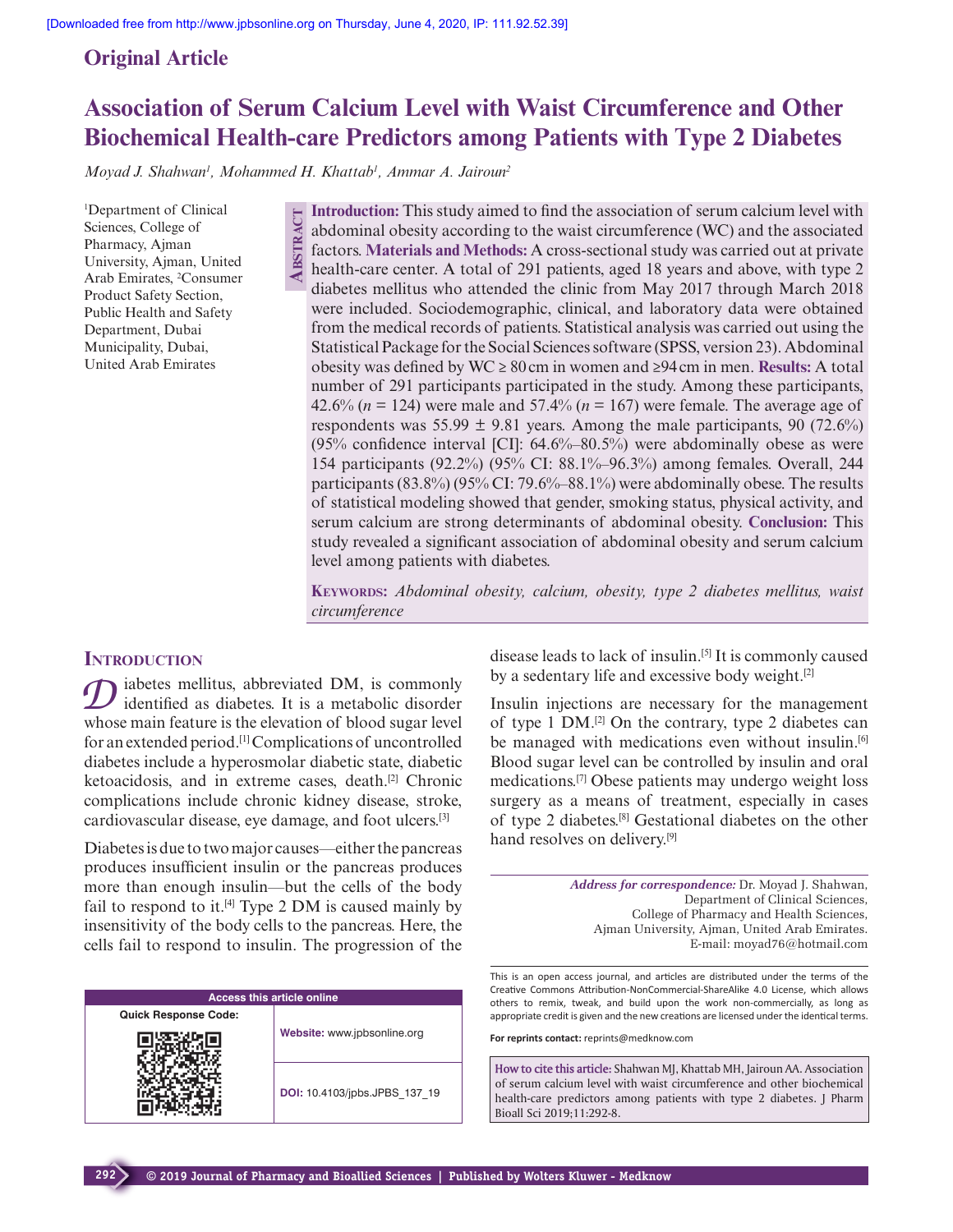A look at recent epidemiological statistics shows that over 425 million persons were affected by diabetes in 2017.[10] It is worth noting that type 2 DM made up 90% of these cases.[11,12] With reference to the adult population, this makes up approximately 8%, which is equally distributed in both genders.[10,13] A look at the current trend indicates that there will be a continual rise.[10] Diabetics are also at risk of early death.[2] Approximately 3.2–5 million diabetes-related deaths were recorded in 2017. More than US \$700 billion was lost to diabetes in 2017. This represents the global economic cost as at 2017.[10]

The most important risk factor for type 2 DM, one that can be modified, is excess weight. Studies have shown that 85%–90% of patients with type 2 diabetes are either obese or overweight.<sup>[14]</sup> A look at epidemiological studies shows that an important predictor of type 2 DM is the individual's body mass index (BMI).[15] A study by Field *et al.*<sup>[16]</sup> showed that persons of both genders with a BMI higher than  $35 \text{ kg/m}^2$  were 20 times more at risk of developing type 2 diabetes compared to the control group. Obesity, however, is heterogeneous, and some obese patients are quite sensitive to insulin. Studies have also shown that patients with very high obesity have a normal plasma lipoprotein–lipid profile in spite of the high body fat. $[17]$ 

Waist circumference (WC) (which is used as a measurement for abdominal obesity) was proposed a risk factor for type 2 DM.[18] However, it is worth noting that total body fat is not the only indicator of obesity; metabolic risk is also determined by fat distribution as well as the portion of lipids present in tissues that are insulin sensitive, such as liver and skeletal muscle.<sup>[19]</sup>

Fat accumulation in the abdominal region has a relationship with insulin resistance and is a major indicator of metabolic syndrome, which increases the risk of cardiovascular and diabetes by  $1.5-2$ -fold.<sup>[20]</sup> Abdominal obesity is associated with a number of cardiovascular risk factors. These factors according to the World Health Organization are defined as "metabolic syndrome." The metabolic syndrome is characterized by insulin resistance, abdominal obesity, dyslipidemia, high-fasting glucose, hypertension, high level of plasminogen activator (PAI-1), and proinflammatory state.[21] Abdominal obesity is believed to be a major trigger of insulin resistance because of the rise in free fatty acid (FFA) flow to the liver and a rise in the secretion of inflammatory mediators. Studies have shown that patients with abdominal obesity have their FFA lipolysis increased by 50% compared to lean persons whose FFA turnover is reduced by 50%.[22] Also, patients with abdominal obesity have a higher

rate of FFA lipolysis compared to patients with nonabdominal obesity.[22]

# **Materials and Methods**

A cross-sectional study was conducted in health-care center in Ramallah District, Palestine. It comprised a systematic sample of 291 patients with type 2 diabetes from September 2017 through February 2018. The study was approved by the health and ethics committee of the health center, and all the participants gave their informed consent in accordance with the Declaration of Helsinki. Relevant sociodemographic, clinical, and laboratory data were obtained from the medical records of the patients, including age, gender, and calcium level. Measurement of the last recorded serum vitamin D level was also considered in the study. This information was recorded on the data sheet. Anthropometric measurements were taken, including weight and height. Abdominal obesity was defined by WC (WC  $\geq$ 80cm in women and  $\geq 94$  cm in men).<sup>[2]</sup>

#### **Statistical Analysis**

Statistical analysis was carried out using the Statistical Package for the Social Sciences software (Statistical Package for the Social Sciences (SPSS), IBM Corporation, version 23). Chi-square tests and multivariate logistic regression test were used to assess the correlation between abdominal obesity and serum calcium level among patients with diabetes and other related risk factors. Separate regression models were used, and stepwise method was used for variable selection and model building.

## **Results**

#### **Demographic and socioeconomic characteristics**

The demographic information of the participants is shown in Table 1. A total number of 291 participants participated in the study. Among these participants, 42.6% (*n* = 124) were male and 57.4% (*n* = 167) were female. The average age of respondents was  $55.99 \pm$ 9.81 years. Regarding the age groups,  $25.4\%$  ( $n = 74$ ) were aged between 28 and 51 years,  $49.8\%$  ( $n = 145$ ) aged 52–62 years, and 24.7% ( $n = 72$ ) aged  $\geq 62$  years. Majority of the participants (74.2%) were married. Educational qualifications of the participants also varied. Appropriately  $21\%$  ( $n = 61$ ) of the participants were elementary school education holders, 44.3%  $(n = 129)$  were high school education holders, and  $34.7\%$  ( $n = 101$ ) were bachelor's degree holders.

# **Clinical and lifestyle characteristics**

The clinical and lifestyle information of participants are shown in Table 2. Of the total participants, 228 (78.4%)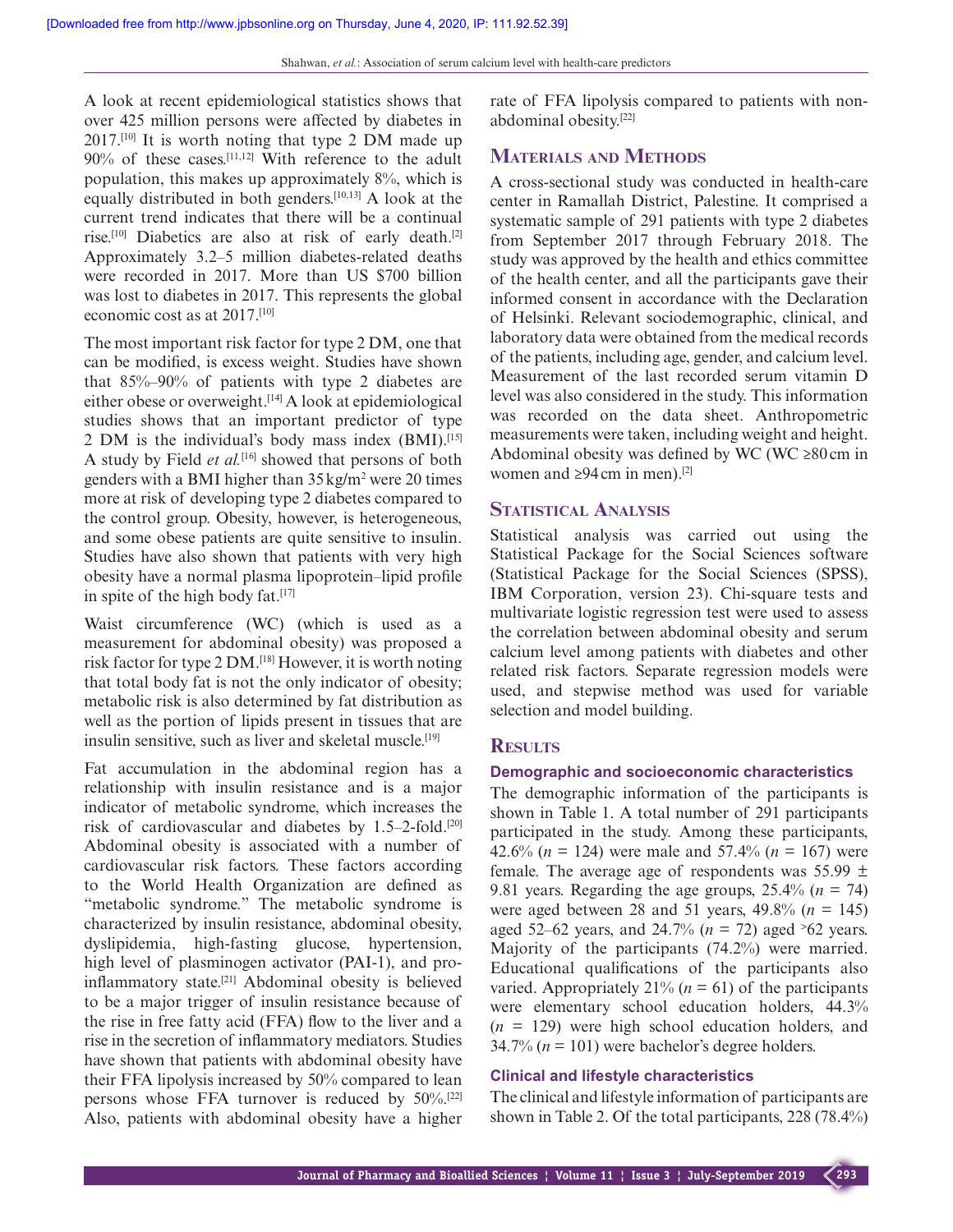Shahwan, *et al.*: Association of serum calcium level with health-care predictors

| Table 1: Frequency table for demographic and<br>socio-economic characteristics ( $n = 291$ ) |                 |                               |  |
|----------------------------------------------------------------------------------------------|-----------------|-------------------------------|--|
| Demographic                                                                                  | <b>Response</b> | <b>Frequency (percentage)</b> |  |
| characteristics                                                                              |                 |                               |  |
| Gender                                                                                       | Male            | $124(42.6\%)$                 |  |
|                                                                                              | Female          | $167(57.4\%)$                 |  |
| Age group                                                                                    | $28 - 51$       | 74 (25.4%)                    |  |
|                                                                                              | $52 - 62$       | 145 (49.8%)                   |  |
|                                                                                              | >62             | 72 (24.7%)                    |  |
| Marital status                                                                               | Single          | $75(25.8\%)$                  |  |
|                                                                                              | Married         | $216(74.2\%)$                 |  |
| Educational level                                                                            | Elementary      | 61 $(21\%)$                   |  |
|                                                                                              | High school     | $129(44.3\%)$                 |  |
|                                                                                              | Bachelor's      | $101(34.7\%)$                 |  |
|                                                                                              | degree          |                               |  |

#### **Table 2: Descriptive statistics for clinical and lifestyle**  characteristics  $(n = 291)$

| <b>Clinical and lifestyle</b>            | <b>Response</b>                                           | <b>Frequency</b> |
|------------------------------------------|-----------------------------------------------------------|------------------|
| characteristics                          |                                                           | (percentage)     |
| Smoking status                           | Nonsmoker                                                 | 221 (75.9%)      |
|                                          | Smoker                                                    | 70 (24.1%)       |
| Physical activity                        | Yes                                                       | 74 (25.4%)       |
|                                          | No                                                        | $217(74.6\%)$    |
| Body mass index                          | Normal $\left( < 25 \text{ kg} \right)$<br>m <sup>2</sup> | 57 (19.6%)       |
|                                          | Overweight<br>$(25-29.9 \text{ kg/m}^2)$                  | $136(46.7\%)$    |
|                                          | Obese $(230 \text{ kg/m}^2)$                              | 98 (33.7%)       |
| Taking metformin                         | Yes                                                       | 52 (17.9%)       |
|                                          | No                                                        | 239 (82.1%)      |
| Taking sulfonylurea                      | Yes                                                       | $12(4.1\%)$      |
|                                          | No                                                        | 279 (95.9%)      |
| Age                                      |                                                           |                  |
| Mean $\pm$ SD                            | $55.99 \pm 9.81$                                          |                  |
| Height (cm)                              |                                                           |                  |
| Mean $\pm$ SD                            | $165.17 \pm 10.16$                                        |                  |
| Weight (kg)                              |                                                           |                  |
| Mean $\pm$ SD                            | $82.93 \pm 49.98$                                         |                  |
| Body mass index $(kg/m2)$                |                                                           |                  |
| Mean $\pm$ SD                            | $30.51 \pm 19.60$                                         |                  |
| Serum calcium (mg/dL)                    |                                                           |                  |
| Mean $\pm$ SD                            | $9.2 \pm 0.5$                                             |                  |
| Serum vitamin D (ng/mL)<br>Mean $\pm$ SD | $19.5 \pm 21$                                             |                  |

SD = standard deviation

were nonsmokers, 30 (10.3%) were past smokers, and 33 (11.3%) were current smokers. Among the total participants, 74 (25.4%) were non-physically active and 217 (74.6%) were physically active. Average height of the participants was  $165.17 \pm 10.16$  cm. Average weight of the participants was  $82.93 \pm 49.98$  kg. Average BMI of the participants was  $30.51 \pm 19.60 \text{ kg/m}^2$ . In this study, a total of 57 (19.6%) participants were normal

weighted  $(\leq 25 \text{ kg/m}^2)$ , 136 (46.7%) were overweight (25–  $29.9 \text{ kg/m}^2$ ), and 98 (33.7%) were abdominally obese. The average serum calcium level of the participants was  $9.2 \pm 0.5$  mg/dL. The average serum vitamin D level of the participants was  $19.5 \pm 21$  ng/mL. Of the total participants,  $17.9\%$  ( $n = 52$ ) used metformin and  $4.1\%$  $(n = 12)$  took sulfonylurea.

### **Prevalence of abdominal obesity according to waist circumference**

Among the male participants,  $90(72.6\%)$  (95% confidence) interval [CI]:  $64.6\% - 80.5\%$ ) were abdominally obese as were 154 (92.2%) (95% CI: 88.1%–96.3%) among the female participants. Overall, 244 participants (83.8%)  $(95\% \text{ CI: } 79.6\% - 88.1\%)$  were abdominally obese. The prevalence of abdominal obesity was significantly higher in women (63.1%) than that in men (36.9%) (*P* < 0.001). Table 3 shows the prevalence of abdominal obesity among women and men by demographic and socioeconomic status. It provides the estimates along with *P* values. The prevalence of abdominal obesity among men and women was significantly associated with marital status ( $P < 0.001$ ), educational level ( $P <$ 0.001), smoking status (*P* < 0.001), physical activity (*P*  $< 0.001$ ), and sulfonylurea users ( $P = 0.019$ ). Regarding the calcium homeostasis, a significant association was observed between the serum calcium level and abdominal obesity with lower serum calcium levels for the abdominal obese participants  $(P < 0.001)$ . The same pattern of results was reported for vitamin D homeostasis, a significant association was observed between the serum vitamin D levels and abdominal obesity with lower serum vitamin D levels for the abdominal obese participants (*P* < 0.013).

#### **Factors associated with abdominal obesity**

Table 4 shows the results of binary logistic regression model applied to each demographic and socioeconomic variable separately. This table shows the results for abdominal obesity. The odds ratios (OR) in this table show the magnitude of the association, and their corresponding *P* values indicate whether the association is statistically significant or not by using the cutoff values of 0.05 as mentioned in the "Materials and Methods" section.

In this study, abdominal obesity was significantly associated with female gender (OR, 4.47; 95% CI: 2.25– 8.92), being unmarried (OR, 4.8; 95% CI: 1.67–13.84), elementary education holders (OR, 2.86; 95% CI: 1.09– 7.46), higher education holders (OR, 2.05; 95% CI: 1.03–4.08), smokers (OR, 3.99; 95% CI: 1.38–11.54), and physically non-active people (OR, 2.91; 95% CI: 1.52–5.58).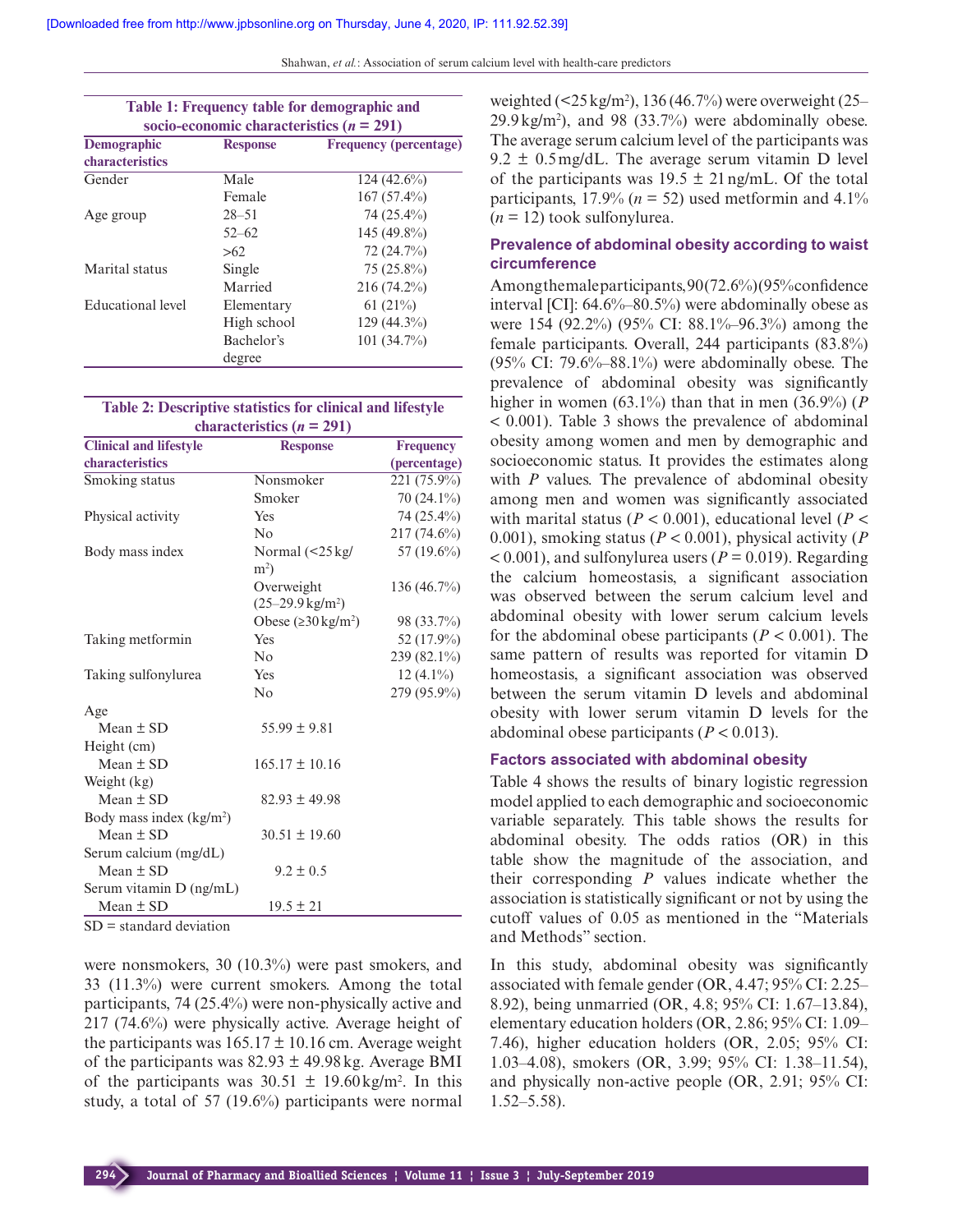Shahwan, *et al.*: Association of serum calcium level with health-care predictors

|                               |                   |                                        | Table 3: Prevalence of abdominal obesity among men and women by demographic clinical and lifestyle variables |                      |  |  |
|-------------------------------|-------------------|----------------------------------------|--------------------------------------------------------------------------------------------------------------|----------------------|--|--|
| <b>Clinical and lifestyle</b> |                   | <b>Prevalence of abdominal obesity</b> |                                                                                                              |                      |  |  |
| characteristics               | All $(n = 291)$   | Male $(n = 124)$                       | Female $(n = 167)$                                                                                           | $\overline{P}$ value |  |  |
| Total                         | $244(83.8\%)$     | $90(36.9\%)$                           | $154(63.1\%)$                                                                                                | < 0.001              |  |  |
| Age (years)                   |                   |                                        |                                                                                                              |                      |  |  |
| $28 - 51$                     | 64 (86.5%)        | $25(39.1\%)$                           | 39 $(60.9\%)$                                                                                                | 0.770                |  |  |
| $52 - 62$                     | 114 (78.6%)       | 43 (37.7%)                             | 71 $(62.3\%)$                                                                                                |                      |  |  |
| $>62$                         | 66 (91.7%)        | 22 (33.3%)                             | 44 (66.7%)                                                                                                   |                      |  |  |
| Marital status                |                   |                                        |                                                                                                              |                      |  |  |
| Single                        | 74 (98.7%)        | 14 (18.9%)                             | 60 $(81.1\%)$                                                                                                | < 0.001              |  |  |
| Married                       | 170 (78.7%)       | 76 (44.7%)                             | 94 (55.3%)                                                                                                   |                      |  |  |
| <b>Educational level</b>      |                   |                                        |                                                                                                              |                      |  |  |
| Elementary                    | 55 (90.2%)        | $5(9.1\%)$                             | 50 (90.9%)                                                                                                   | < 0.001              |  |  |
| High school                   | $112(86.8\%)$     | $27(24.1\%)$                           | $85(75.9\%)$                                                                                                 |                      |  |  |
| Bachelor's degree             | $77(76.2\%)$      | 58 (75.3%)                             | 19(24.7%)                                                                                                    |                      |  |  |
| Smoking status                |                   |                                        |                                                                                                              |                      |  |  |
| Nonsmoker                     | 178 (80.5%)       | 36 (22.2%)                             | 142 (79.8%)                                                                                                  | < 0.001              |  |  |
| Smoker                        | 66 (94.3%)        | 54 (81.8%)                             | $12(18.2\%)$                                                                                                 |                      |  |  |
| Physical activity             |                   |                                        |                                                                                                              |                      |  |  |
| Yes                           | 53 (71.6%)        | 37 (69.8%)                             | $16(30.2\%)$                                                                                                 | < 0.001              |  |  |
| N <sub>o</sub>                | 191 (88%)         | 53 (27.7%)                             | 138 (72.3%)                                                                                                  |                      |  |  |
| Metformin                     |                   |                                        |                                                                                                              |                      |  |  |
| Yes                           | 40 (76.9%)        | $15(37.5\%)$                           | $25(62.5\%)$                                                                                                 | 0.930                |  |  |
| N <sub>o</sub>                | 204 (85.4%)       | 75 (36.8%)                             | $129(63.2\%)$                                                                                                |                      |  |  |
| Sulfonylurea                  |                   |                                        |                                                                                                              |                      |  |  |
| Yes                           | 9(75%)            | $\theta$                               | $9(100\%)$                                                                                                   | 0.019                |  |  |
| No                            | $235(84.2\%)$     | 90 (38.3%)                             | 145 $(61.7\%)$                                                                                               |                      |  |  |
| Abdominal obesity             | Serum calcium     |                                        |                                                                                                              |                      |  |  |
| No                            | $9.62 \pm 0.072$  |                                        |                                                                                                              | < 0.001              |  |  |
| Yes                           | $9.14 \pm 0.031$  |                                        |                                                                                                              |                      |  |  |
|                               | Serum vitamin D   |                                        |                                                                                                              |                      |  |  |
| N <sub>o</sub>                | $26.362 \pm 3$    |                                        |                                                                                                              | 0.013                |  |  |
| Yes                           | $18.126 \pm 1.33$ |                                        |                                                                                                              |                      |  |  |

| Table 4: Factors associated with abdominal obesity |           |                                        |       |           |  |
|----------------------------------------------------|-----------|----------------------------------------|-------|-----------|--|
| Demographic                                        |           | <b>Prevalence of abdominal obesity</b> |       |           |  |
|                                                    | <b>OR</b> | 95% CI                                 |       | $P$ value |  |
| Gender (Ref. Male)                                 |           |                                        |       |           |  |
| Female                                             | 4.47      | 2.25                                   | 8.92  | < 0.001   |  |
| Age (Ref. 28-51 years)                             |           |                                        |       |           |  |
| $52 - 62$                                          | 0.57      | 0.26                                   | 1.25  | 0.16      |  |
| >62                                                | 12        | 0.59                                   | 5     | 0.32      |  |
| Marital status (Ref. married)                      |           |                                        |       |           |  |
| Singles                                            | 4.8       | 1.67                                   | 13.84 | 0.004     |  |
| Educational level (Ref. bachelor's degree)         |           |                                        |       |           |  |
| Elementary                                         | 2.86      | 1.09                                   | 7.46  | 0.03      |  |
| High school                                        | 2.05      | 1.03                                   | 4.08  | 0.04      |  |
| Smoking status (Ref. nonsmoker)                    |           |                                        |       |           |  |
| Smoker                                             | 3.99      | 1.38                                   | 11.54 | 0.011     |  |
| Physical activity (Ref. yes)                       |           |                                        |       |           |  |
| $\overline{N}_{0}$                                 | 2.91      | 1.52                                   | 5.58  | 0.001     |  |
| Metformin use (Ref. no)                            |           |                                        |       |           |  |
| Yes                                                | 0.57      | 0.27                                   | 1.19  | 0.138     |  |
| Sulfonylurea use (Ref. no)                         |           |                                        |       |           |  |
| Yes                                                | 0.56      | 0.15                                   | 2.16  | 0.40      |  |
| Serum calcium                                      | 0.12      | 0.06                                   | 0.25  | < 0.001   |  |
| Serum vitamin D                                    | 0.99      | 0.97                                   | 1     | 0.06      |  |

Moreover, abdominal obese subjects were more likely to have low serum calcium levels, (OR, 0.08; 95% CI: 0.040–0.170) and (OR, 0.12; 95% CI: 0.06–0.25), respectively.

To select the set of factors that jointly influence the abdominal obesity, we used the stepwise procedure applied to the multiple logistic regression model. The results of this procedure showed that gender, smoking status, physical activity, and serum calcium are jointly highly associated with abdominal obesity. More details are present in Table 5.

#### **Discussion**

The incidence of type 2 DM has been continuously rising, leading to serious public health problem. In this study, we studied the relationship between gender, smoking status, physical activity, and serum calcium level with abdominal obesity among patients with type 2 DM to enhance the overall diagnosis and preventing the associated complications by reducing not only the economic burden but also the social burden on the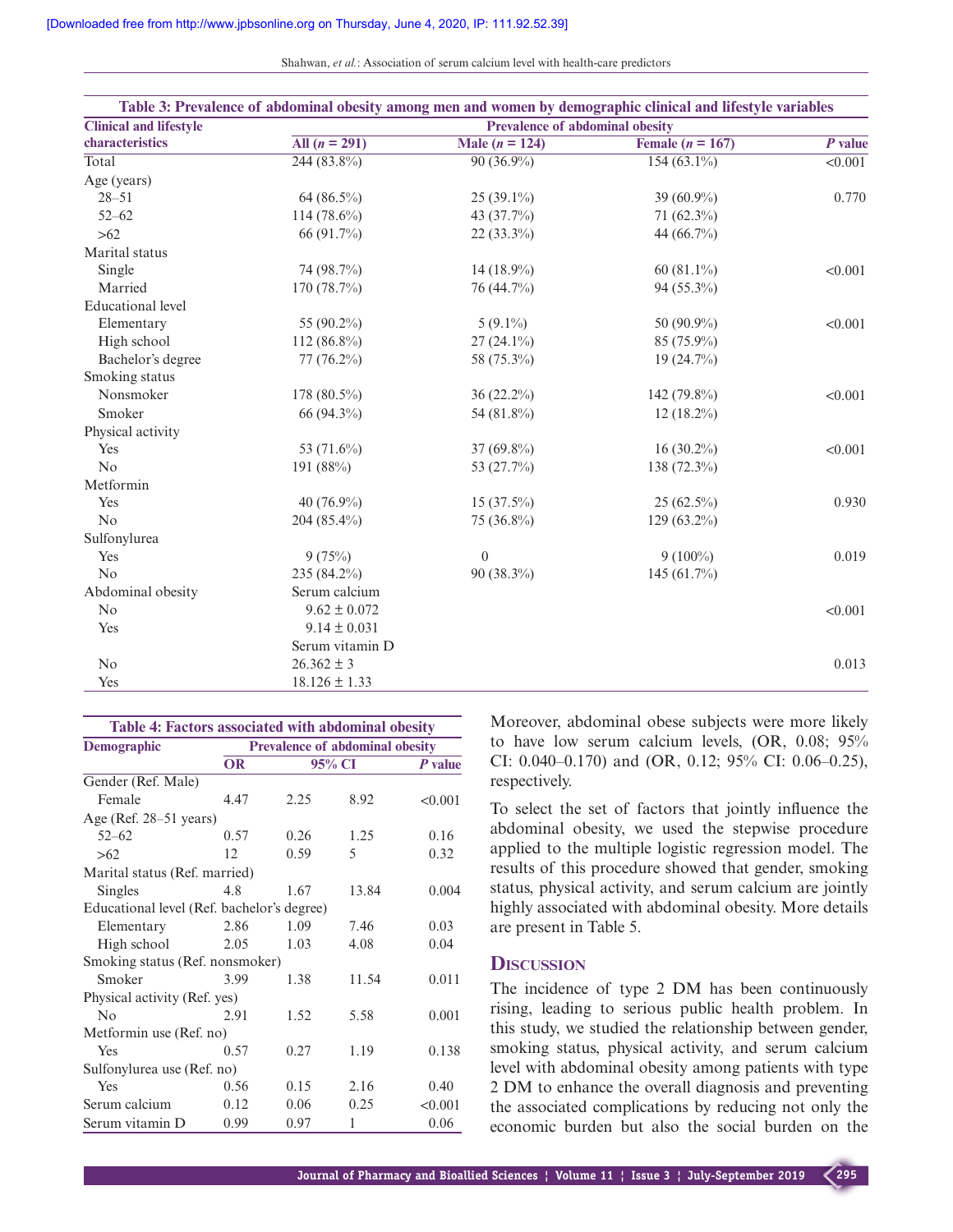|  |  |  | Shahwan, et al.: Association of serum calcium level with health-care predictors |
|--|--|--|---------------------------------------------------------------------------------|
|--|--|--|---------------------------------------------------------------------------------|

| Table 5: Multiple logistic regression model (stepwise procedure) for abdominal obesity |         |                          |      |        |       |         |
|----------------------------------------------------------------------------------------|---------|--------------------------|------|--------|-------|---------|
| <b>Independent variables</b>                                                           |         | <b>Abdominal obesity</b> |      |        |       |         |
|                                                                                        |         | <b>SE</b>                | OR   | 95% CI |       | P value |
| Gender (male)                                                                          | $-1.01$ | 0.44                     | 0.36 | 0.15   | 0.86  | 0.022   |
| Smoking status (yes)                                                                   | 1.93    | 0.55                     | 6.87 | 2.35   | 20.11 | 0.000   |
| Physical activity (yes)                                                                | $-0.88$ | 0.38                     | 0.42 | 0.19   | 0.88  | 0.023   |
| Serum calcium                                                                          | $-1.51$ | 0.43                     | 0.22 | 0.096  | 0.51  | 0.000   |

SE = standard error

patients.[23] Abdominal obesity was defined by measuring the WC (WC  $\geq 80$  cm in women and  $\geq 94$  cm in men).<sup>[24]</sup> Previous studies have shown that a strong direct relation is observed between abdominal fat accumulation and increased incidence of type 2 DM, leading to increased risk of metabolic disorders and insulin resistance,[25,26] which is consistent with our results, where among the men, 90 participants (72.6%) (95% CI: 64.6%–80.5%) were abdominally obese as were 154 participants (92.2%) (95% CI: 88.1%–96.3%) among the women. Overall, 244 participants (83.8%) (95% CI: 79.6%–88.1%) were abdominally obese, the prevalence of abdominal obesity was significantly higher in women (63.1%) than in men  $(36.9\%)$  ( $P < 0.001$ ). Similarly, in one of the studies conducted in Germany, the prevalence of obesity was estimated to be 23.9% and it was associated with increased waistline up to 39.5% in which men had an average of 102cm and women 88cm.[27]

WC and BMI measurements serve as important indicators to estimate fat and abdominal mass. Abdominal obesity is well known to be of particular importance in the association and development of type 2 DM as well as other conditions such as cardiovascular diseases and various types of cancer.[28,29] Moreover, this increase in the waistline measurement is highly associated with rising incidence and severity of type 2 DM, which was reported in our study.

The results of this study revealed that serum calcium level of the patients had a significant correlation with their WC measurements, weight, and vitamin D levels. In one of the studies, it was shown that abnormal calcium level is linked to obesity. Similar to this study, a significant correlation between serum ionized calcium level and obesity was reported in some other studies.[30]

In line with the present data, in a study on 908 subjects, the obese individuals were observed to have lower serum calcium levels; similarly, we also found association between abdominal obesity and serum calcium levels, where the abdominal obese subjects were more likely to have low serum calcium levels, (OR, 0.08; 95% CI: 0.040–0.170) and (OR, 0.12; 95% CI: 0.06–0.25), respectively.[31] The average serum vitamin D level of the participants in our study was  $19.5 \pm 21$  ng/mL. The

same pattern of the results was reported for vitamin D homeostasis, a significant association was observed between the serum vitamin D level and abdominal obesity with lower serum vitamin D level for the abdominal obese participants ( $P < 0.013$ ). For more details see Figure 1. Throughout most of the previous studies, obesity and vitamin D serum levels were studied and the etiology of lower levels of 25-hydroxy vitamin D in the obese population is not well known yet; it is unlikely to be due to inadequate absorption or low intake of vitamin D. One of the reasons can be a result of reduced sunlight exposure in the morbid obese individuals compared to that in the normal subjects. Another explanation could be that 25-hydroxy vitamin D is stored in fat tissue; hence having less bioavailability, resulting in lower levels of 25-hydroxy vitamin D.[32,33]

Our study further confirmed the finding from a previous study in which we found that abdominal obesity was significantly associated with physically non-active people (OR, 2.91; 95% CI: 1.52–5.58).[34] In addition, of the total participants, 228 (78.4%) were nonsmokers, 30 (10.3%) were past smokers, and 33 (11.3%) were current smokers. Our study is in agreement with other findings where the association between abdominal obesity and smoking (OR, 3.99; 95% CI: 1.38–11.54) was found to be significantly high compared with that of nonsmokers.[35,36]

# **Conclusion**

To the best of our knowledge, our study is the first to estimate the association of abdominal obesity according to WC with serum calcium level among patients with type 2 diabetes in Palestine. This study showed that a high prevalence of abdominal obesity was observed in Palestinian patients diagnosed with type 2 DM. Abdominal obesity is significantly associated with lower serum calcium levels. The high prevalence of abdominal obesity obtained in the study supports the need to promote and implement the utilization of obesity and diabetes screening at the national level.

#### **Study limitations**

This was a cross-sectional study, supporting more research of the association of calcium level with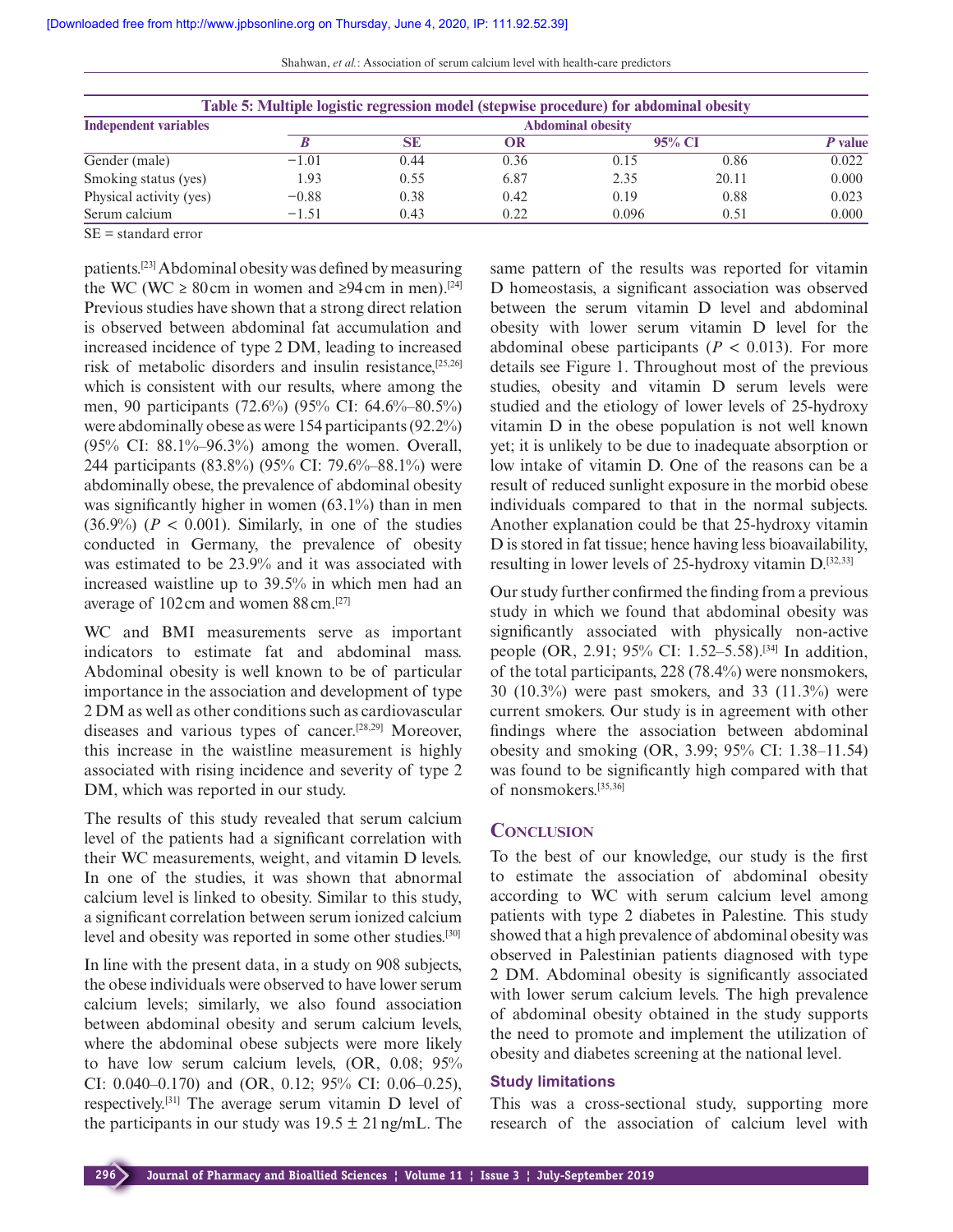

Shahwan, *et al.*: Association of serum calcium level with health-care predictors

**Figure 1:** Graphs for abdominal obesity

WC and biochemical factors in a prospective study. Moreover, the serum calcium levels should be corrected for albumin in future studies.

## **Financial support and sponsorship** Nil.

#### **Conflicts of interest**

There are no conflicts of interest.

#### **References**

- 1. World Health Organization. About diabetes. Archived from the original on 31 March 2014.
- 2. World Health Organization. Diabetes fact sheet N°312. October 2013. Archived from the original on 26 August 2013.
- 3. Kitabchi AE, Umpierrez GE, Miles JM, Fisher JN. Hyperglycemic crises in adult patients with diabetes. Diabetes Care 2009;32:1335-43.
- 4. Shoback DG, Gardner D, editors. Chapter 17. In: Greenspan's basic and clinical endocrinology. 9th ed. New York: McGraw-Hill Medical; 2011.
- 5. RSSDI textbook of diabetes mellitus. Revised 2nd ed. Jaypee Brothers Medical Publishers; 2012. p. 235.
- 6. World Health Organization. The top 10 causes of death fact sheet N°310. October 2013.
- 7. Airaodion AI, Airaodion EO, Ogbuagu EO, Ogbuagu U, Osemwowa EU. Effect of oral intake of African locust bean on fasting blood sugar and lipid profile of Albino Rats. Asian Journal of Research in Biochemistry. 2019 May 21:1-9.
- 8. Dareen A, Abduelmula A, Moyad S, Monzer S. Evaluation of factors associated with inadequate glycemic control and some other health care indicators among patients with type 2 diabetes in Ramallah, Palestine. Res J Pharm Biol Chem Sci 2013;4:445-51.
- 9. Tao Z, Shi A, Zhao J. Epidemiological perspectives of diabetes. Cell biochemistry and biophysics. 2015 Sep 1;73:181-5.
- 10. International Diabetes Federation. IDF diabetes atlas. 8th ed. Brussels, Belgium: International Diabetes Federation; 2017.
- 11. Buse JB, Polonsky KS, Burant CF. Type 2 diabetes mellitus. In Williams textbook of endocrinology 2011 Jan 1 (pp. 1371- 1435). WB Saunders.
- 12. Shi Y, Hu FB. The global implications of diabetes and cancer. Lancet 2014;383:1947-8.